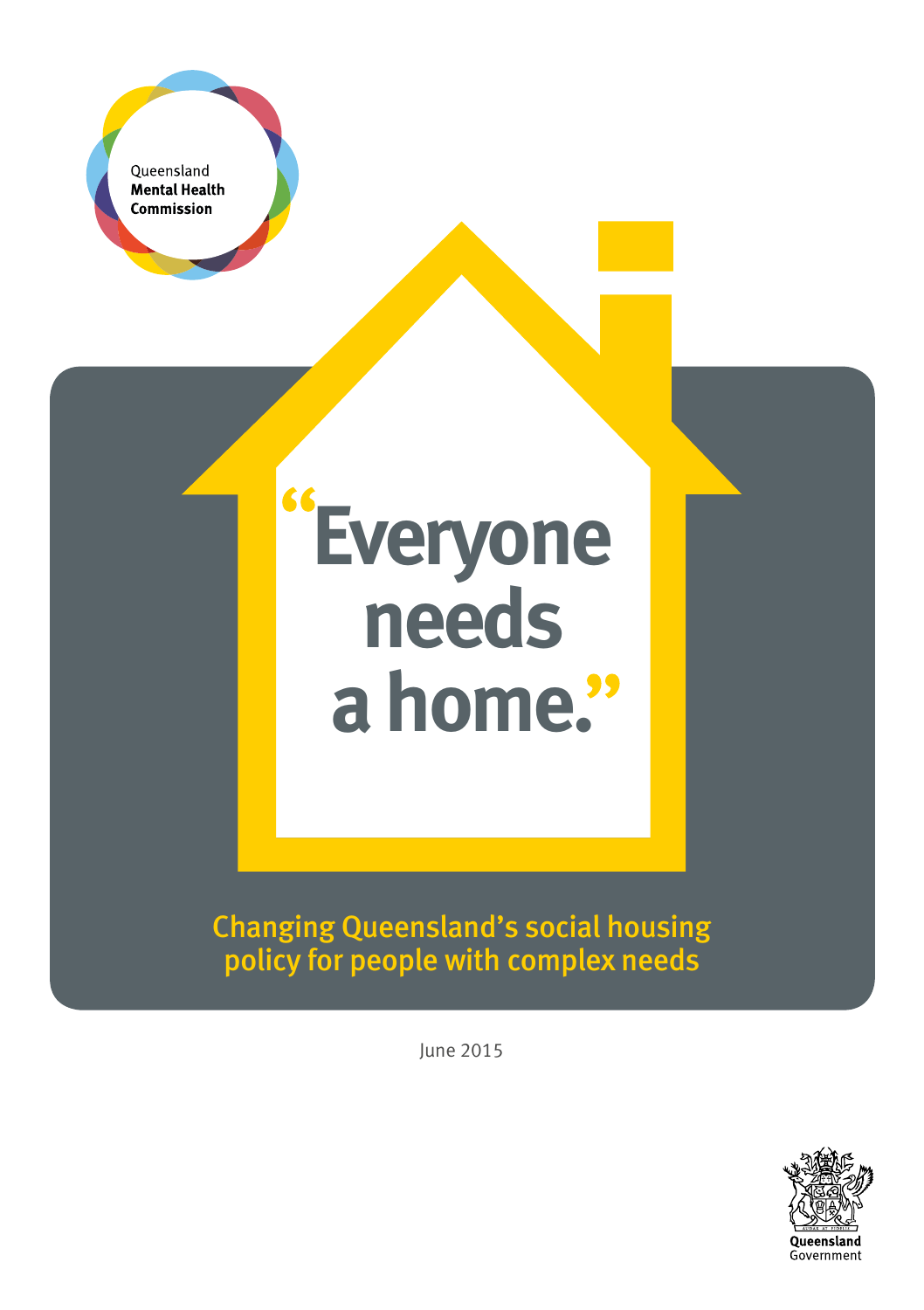# Why does social housing matter?

A place to call home is fundamental to the wellbeing of all of us.

Every person has the right to an adequate standard of living, including access to safe and secure housing.

Social housing provides secure and affordable rental accommodation for low to moderate income families and individuals, particularly those who have difficulty accessing private accommodation.

Social housing is critical for people with so-called 'complex needs' to recover, stay well and out of hospital and be part of the community.

Often it i[s thes](https://www.facebook.com/qldmentalhealthcommission)[e comp](https://twitter.com/Qld_MHC)lex needs – such as mental illness, mental health difficulties and problems with alcohol and drug use – that lead a person to social housing as their only viable accommodation option.

Those same complex needs can also be the reason a person is evicted from social housing under Queensland's anti-social behaviour management policy, known as the 'three strikes' policy.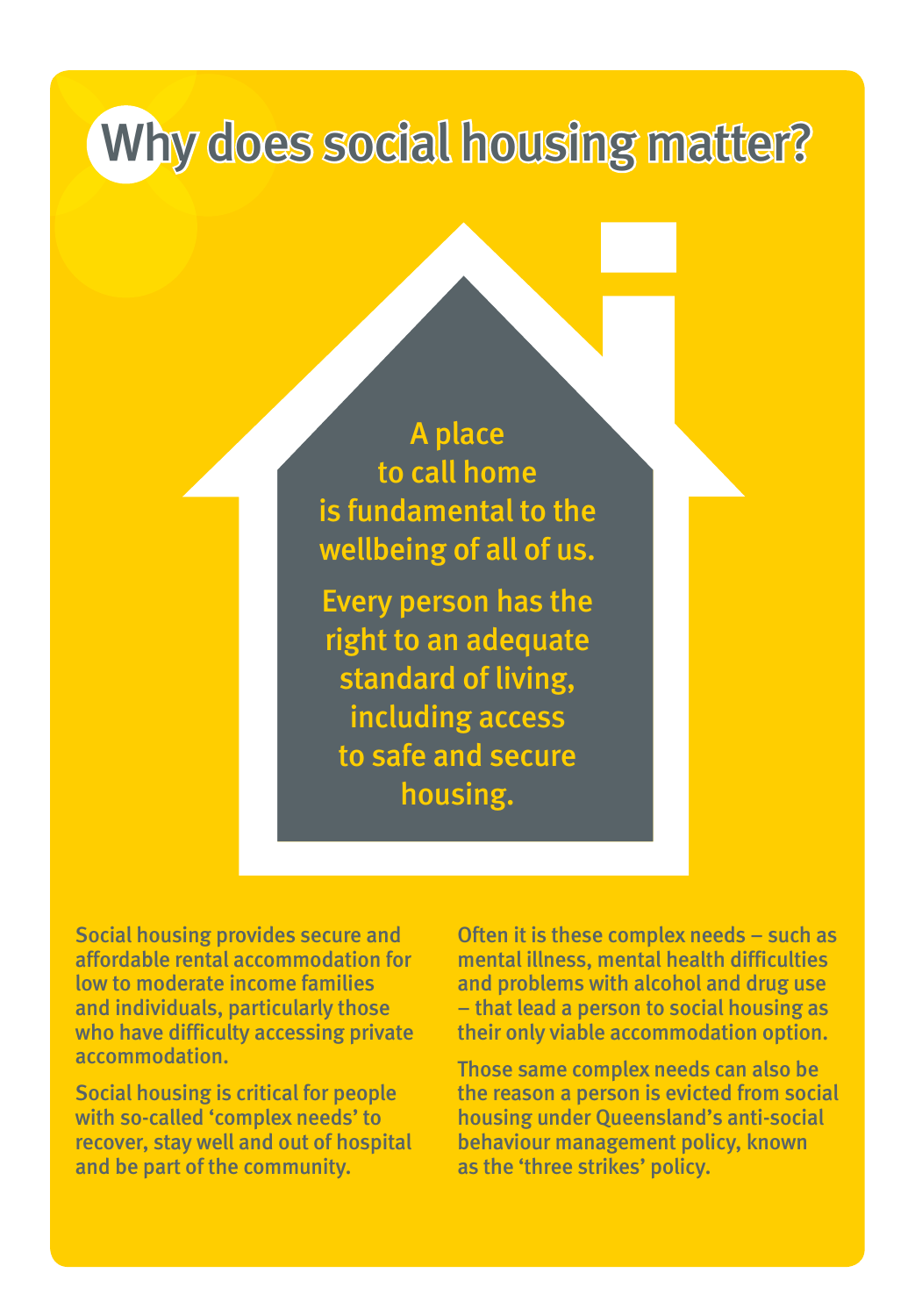# What happens when things go wrong?

While acknowledging that the majority of social housing tenants are good neighbours, the 'three strikes' policy was introduced by the Queensland Government in 2013 to deal with the small number of tenants whose behaviour disturbs the peace and risks the safety of neighbourhoods.

Under the policy, 'strikes' can be issued against a tenant for such things as:

- excessive noise, loud music and loud parties
- not keeping the property clean and tidy
- deliberate minor damage to the property (e.g. broken windows)
- actions that cause concern for the safety of a neighbour or other tenants.

If a household receives three strikes in 12 months they could be evicted.

A social housing tenancy could also be ended if a tenant or household gets one strike for 'dangerous or severe' actions, for example, being charged by police for injuring a neighbour or intentionally and seriously damaging the property.

For tenants living with mental illness, mental health difficulties (whether diagnosed or not) and substance use problems, the ability to maintain a social housing tenancy may be particularly challenging under the 'three strikes' policy due to:

- communication problems where the person has difficulty reading and writing
- problems understanding a complicated process (e.g. getting confused about how many 'strikes' they have received and what the strikes mean)
- not accessing support services or not enough support available
- problems changing or controlling the activities leading to the strikes.

For tenants living with complex needs, the ability to maintain a social housing tenancy may be particularly challenging under the 'three strikes' policy.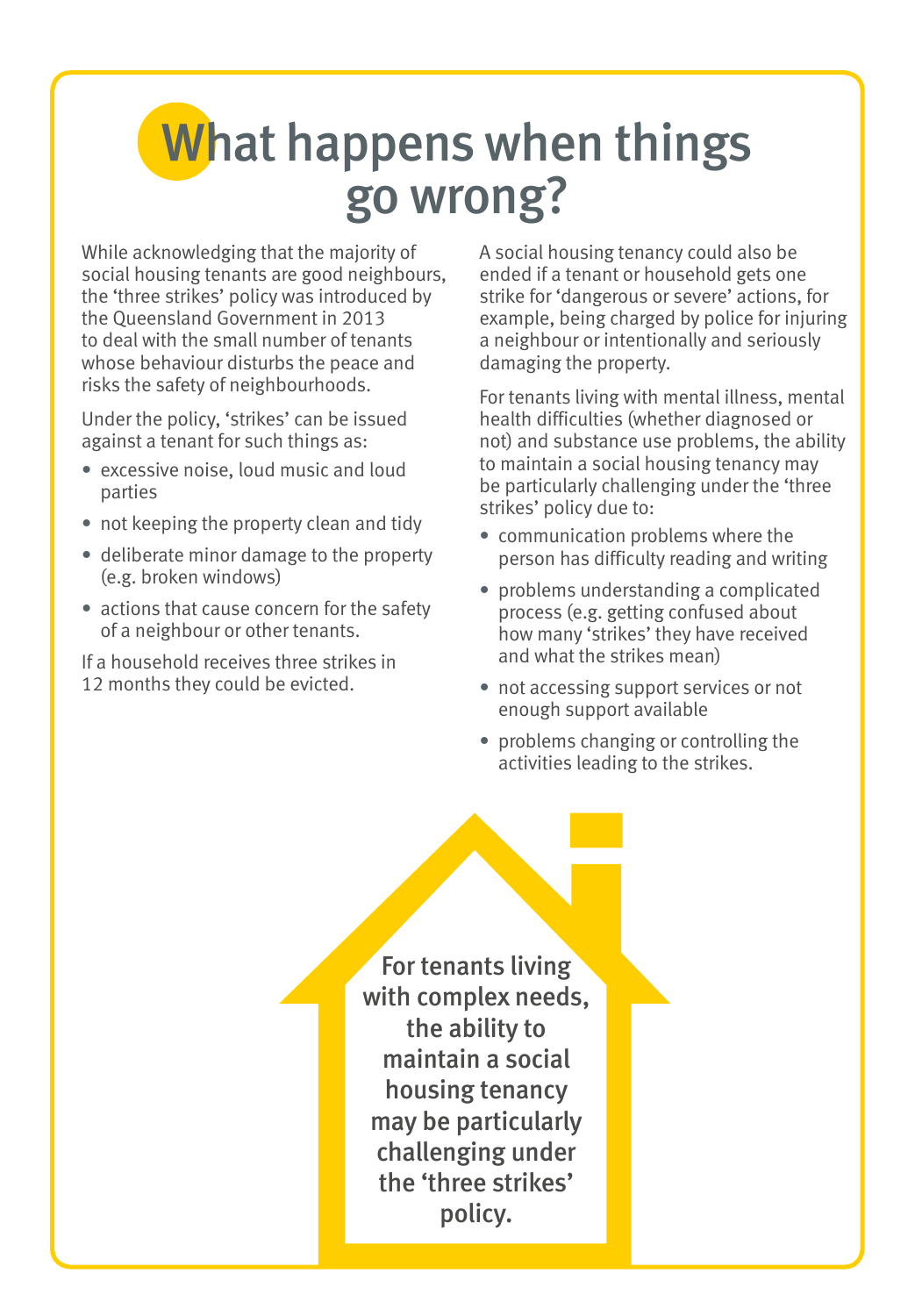# **Facts about social housing for tenants with complex needs**



In 2013–2014, 2.5 per cent or 1,341 of social housing households received a strike.



*Percentage of new social housing for special or priority needs clients (2012–2013)*



More than half (54.6 per cent) of those waiting for social housing are considered to have 'very high' or 'high' needs.



Most strikes were for disruptive behaviour.



Sole parents with children received 42.5 per cent of all strikes.





Aboriginal and Torres Strait Islander households received 42.5 per cent of all strikes.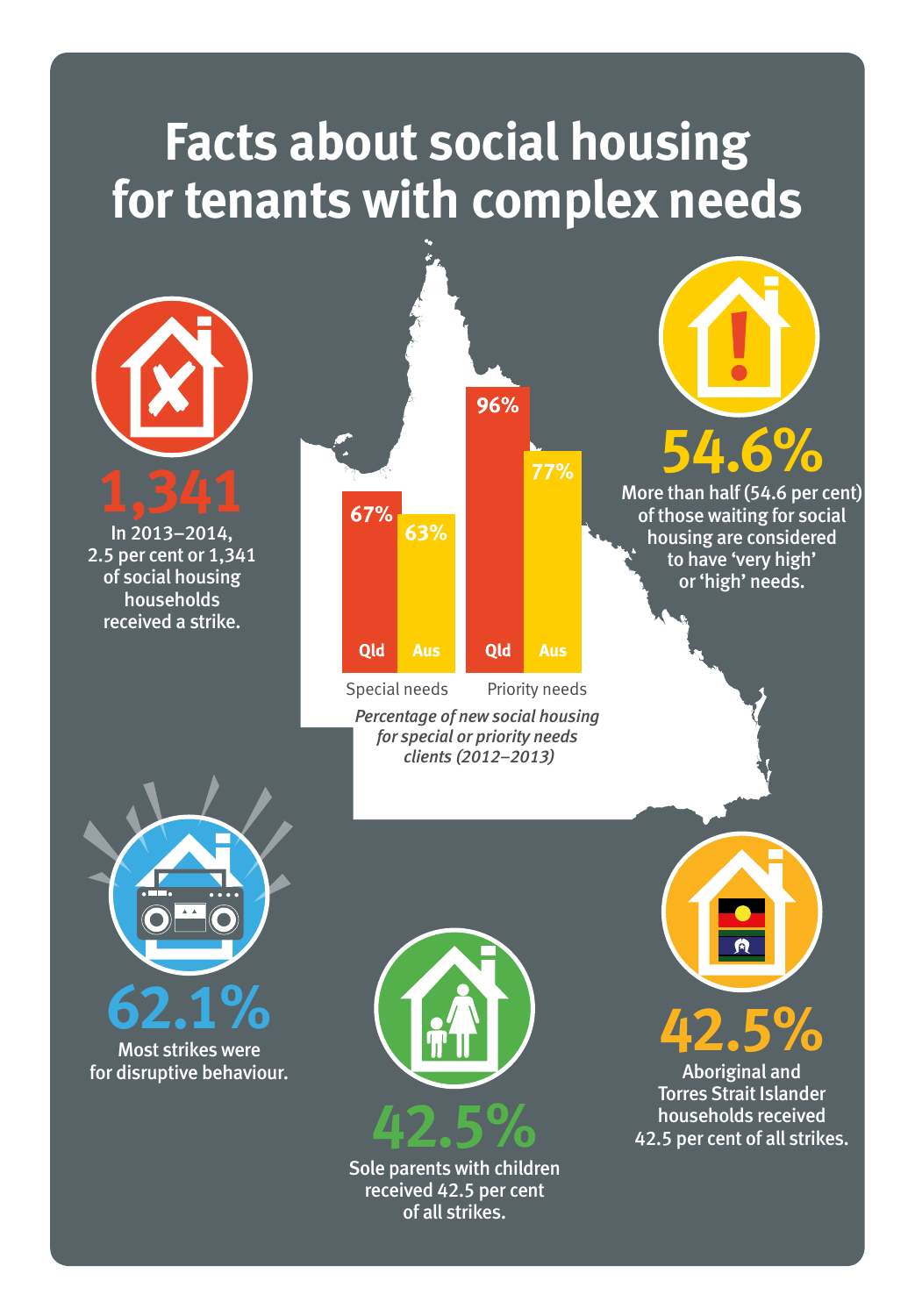## **What would we like to see changed?**

The Queensland Mental Health Commission has made 12 recommendations for changes to social housing that will:

- work towards more sustainable social housing tenancies through better communication with tenants, and more integrated service delivery, as well as providing prevention, early intervention and rehabilitation support
- ensure better monitoring of outcomes for social housing tenants who are subject to the 'three strikes' policy.

#### **Better planning to meet social housing needs**

Collect information to identify which tenants are experiencing complex needs including those waiting for social housing.

#### **Impacts on risk groups**

Analyse impacts of the 'three strikes' policy on Aboriginal and Torres Strait Islander and sole parent family households, including potential discrimination and support needs to maintain their tenancy.

### **Access to suitable affordable housing**

Consider options for more suitable social housing for people with complex needs.



#### Raymond has lived alone in a one-bedroom unit in a social housing block since late 2007.

He is aged over 40, has brain injuries and mental illness as well as problems with substance use. Raymond is supported by his mother and was granted social housing due to his very high needs.

He has been issued with several breaches following neighbours' complaints of loud music and property damage.

A 'strike' was issued for deliberate damage to the property after a rock was thrown through a glass sliding door and landed on a car parked below. A second 'strike' was issued for broken windows.

His mother says:

*"When he's been in a psychotic episode he breaks glass… and part of the illness is he actually yells out and just basically disturbs the peace. He hasn't hurt anyone or threatened anybody but he definitely disturbs the peace."*

Raymond paid for the glass windows to be replaced with Perspex, leaving him more than \$1,000 in debt.

He does not understand the purpose or potential consequences of the 'strikes' policy and, due to his brain injuries and mental health issues, is unlikely to change his behaviour.

Raymond is at high risk of eviction and homelessness.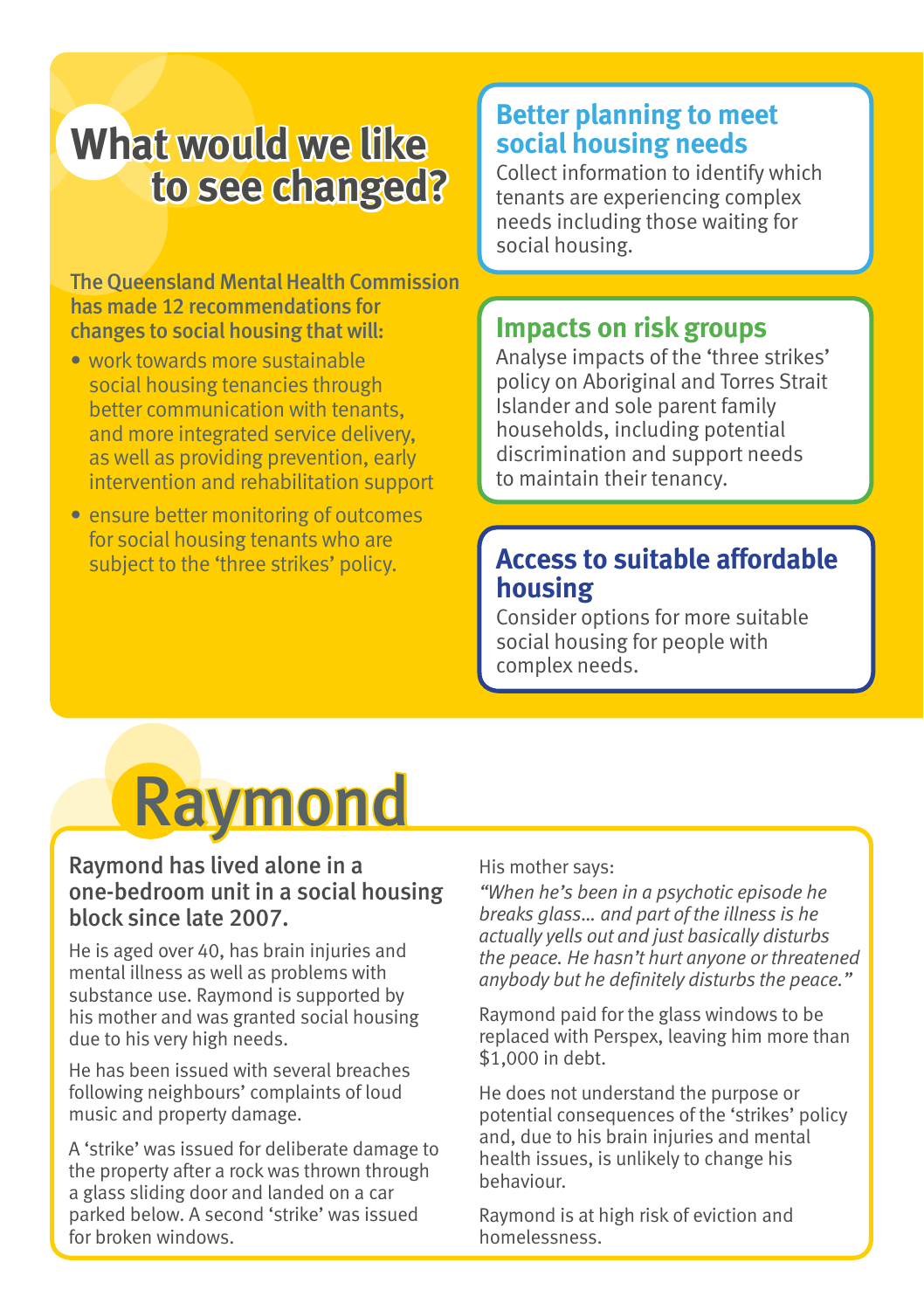### **More integrated support: – Training**

Ensure housing staff are trained to help them work better with tenants living with complex needs.

### **– Specialists**

Consider establishing a specialist unit or positions to support tenants with complex needs.

#### **– Work together**

Implement an integrated approach at the local level and develop interagency protocols.

### **Monitor outcomes**

Develop and implement a system to monitor and report on strikes issued and evictions under the 'three strikes' policy.

#### **Better communication and processes**

Ensure that social housing tenants get the right information, at the right time and in the right way. Also consider additional steps to clarify the strike and breach processes.

### **A balanced approach to managing tenancies**

Consider complementing the 'three strikes' policy with preventive, supportive and rehabilitative strategies, such as:

- mediation between social housing tenants and complainants
- expanding current supportive housing options
- post-eviction support strategies.



#### Sarah is a 50-year-old single mother living in a three-bedroom house in regional Queensland.

She has a psychotic disorder and cares for her daughter who has schizophrenia.

Sarah was issued with a 'strike' and has a long history of breaches for repeated disturbances, rent arrears, and complaints from neighbours.

She attributes some of the problems to noise made by her daughter as part of her mental health condition.

Sarah did not understand the 'strike' process and was unclear about differences between a 'strike' and an eviction process.

*"When I read the paperwork I thought it's pretty crucial I do something with my daughter but sometimes her illness gets worse and I can't do anything really with her because it's not bad enough to go to hospital. It's hard to explain. I can't get her to do anything other than what she's already done."*

Sarah said she had tried to fix things such as barking dogs, unruly visitors, loud music and her daughter's behaviour.

Neither Sarah nor her daughter receive regular treatment or support, partly because Sarah does not welcome it.

Sarah and her daughter were evicted.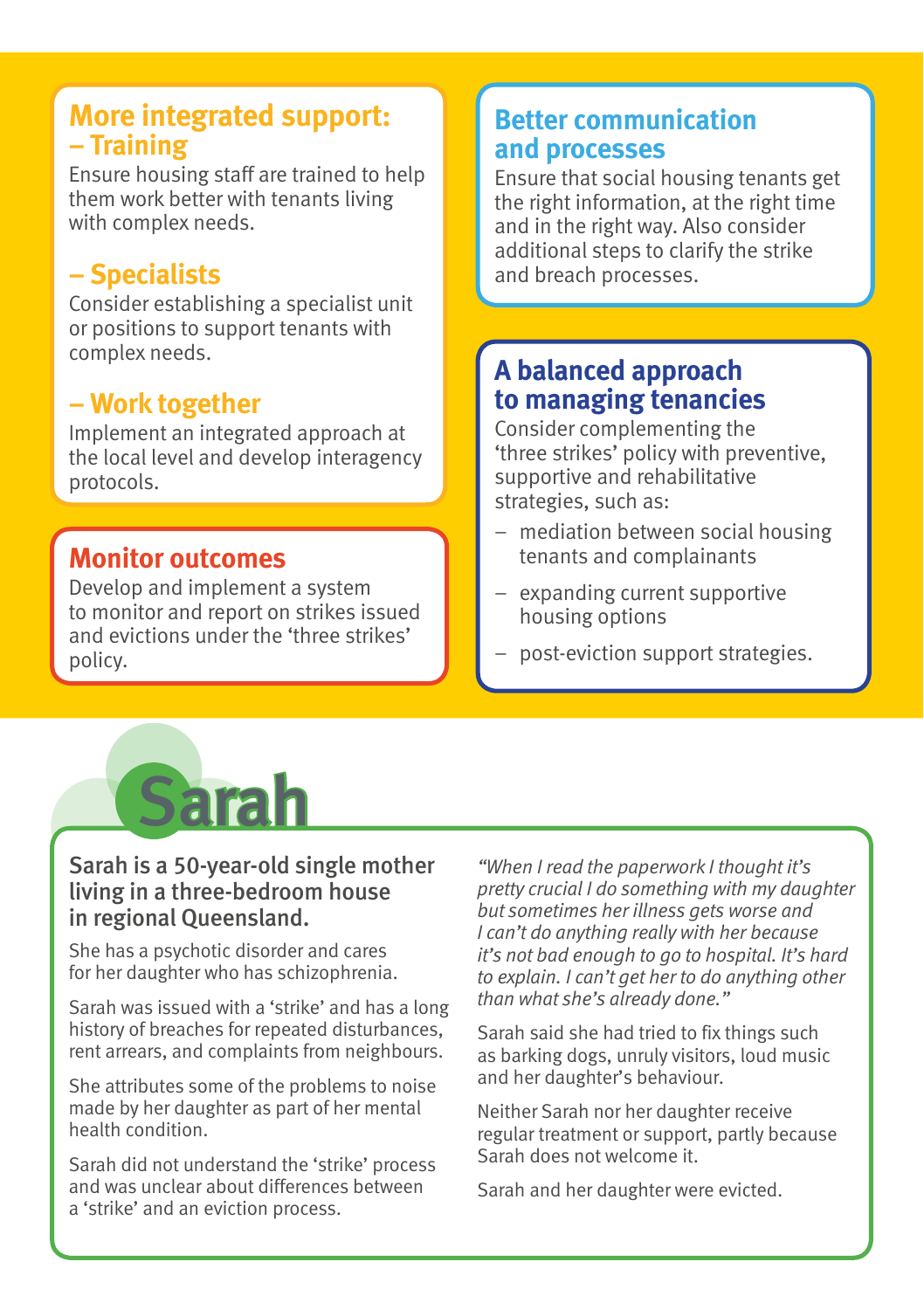#### **Reduce stigma**

Reconsider renaming the policy to reflect that it includes a range of behaviours that would not ordinarily be described as 'anti social'.

#### **Greater use of alternatives to strikes**

Consider amending the 'three strikes' policy to require a warning before the first strike is issued and Acceptable Behaviours Agreements are developed with tenants.

#### **Acknowledge the circumstances of tenants with complex needs**

Tenants with complex needs may be more likely than others to be victims of anti-social behaviour. Consider ways to identify if complaints against them are discriminatory or vexatious.

# **Where to from here?**

The Queensland Mental Health Commission has recommended changes to Queensland's social housing policy.

The Commission will continue to work with the Queensland Government to improve the lives of people living with mental illness, mental health difficulties and problem substance use, as well as their families, carers and supporters.

We will monitor and report on actions by government agencies in response to our recommendations.

### **Get the full report**

Read the full *Ordinary Report Social Housing: systemic issues for tenants with complex needs* on the Commission's website at www.qmhc.qld.gov.au



#### Kevin moved to a regional Queensland town from a remote Aboriginal community.

He is a former alcoholic and drug addict, also caring for his wife who has a psychiatric illness.

They live in a four-bedroom house, along with two adult children and one grandchild.

Kevin has lived in several private rental properties and one previous social housing property, from which he was evicted.

While no longer addicted to alcohol and illegal substances, Kevin is concerned that distress caused by recent housing problems may 'push' him towards more and unwanted alcohol consumption.

More than 20 complaints about parties, drinking, loud music, undeclared occupants, unregistered vehicles, fires in the front yard, verbal abuse and fighting led to a 'strike' being issued.

Kevin believes he is at risk of eviction and has taken steps to stop visitors from coming to the house and to control his drinking.

*"I come out of a broken home… there was alcohol involved, drugs involved, sexual assault or whatever. We've come out of them places but they don't look at that. They put you in a home and expect you to act like a white man and behave like a white man and abide by their laws."*